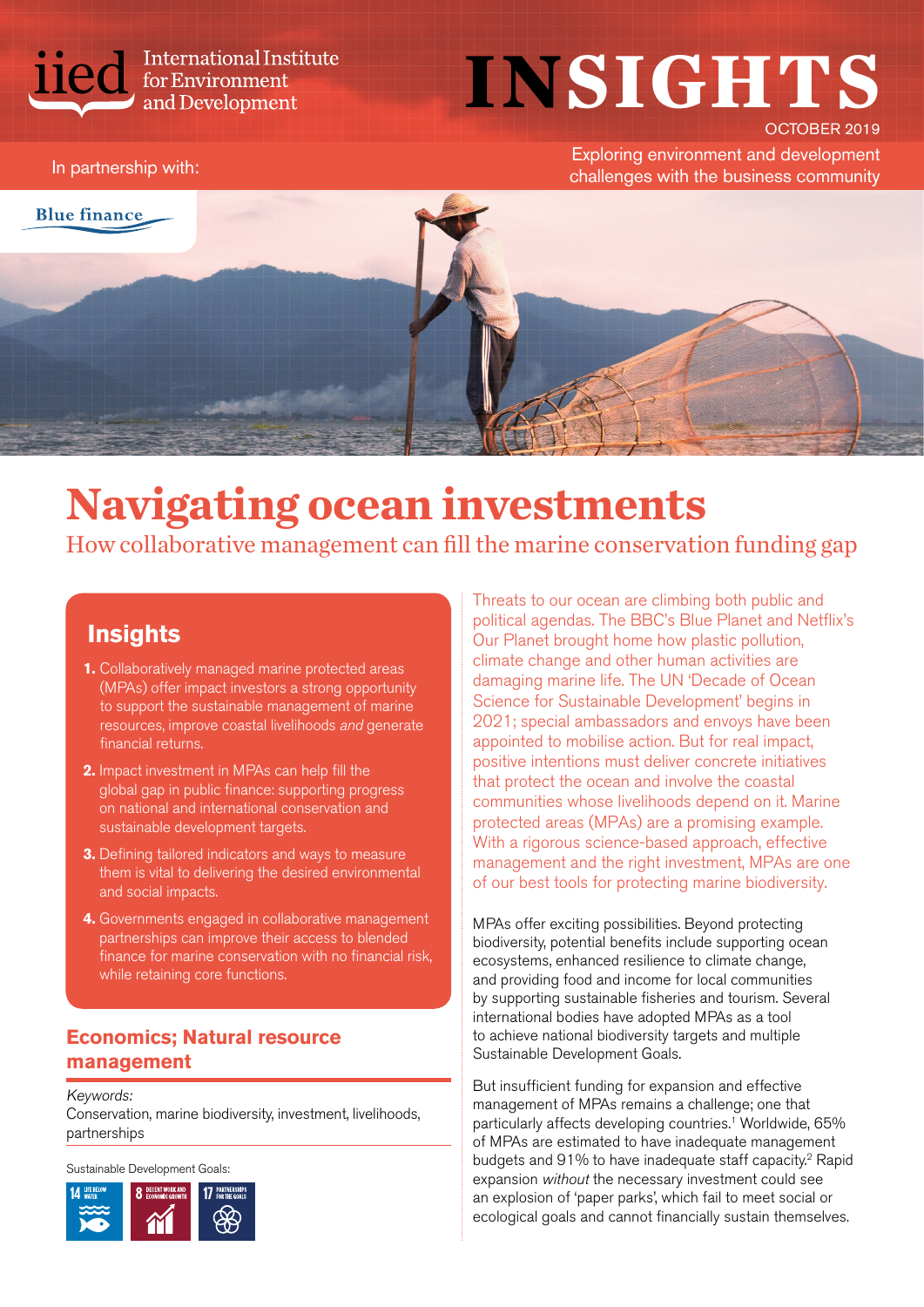#### **Impact investing: strong growth not yet reaching marine conservation**

Impact investment is growing rapidly as private investors seek positive, measurable social and environmental gains alongside financial returns. The Global Impact Investing Network (GIIN) reported deals worth US\$35 billion in 2017; up 17% from 2016. At the close of 2018, the industry was worth an estimated US\$502 billion.<sup>3</sup> Investments concentrated on energy (15%), microfinance (13%) and other financial services (11%).4 But conservation projects, particularly around marine ecosystems, are not attracting impact capital at this pace, largely due to a shortage of attractive opportunities with track records (see Box 1).5

But collaborative management — partnerships that can create a more 'bankable' structure around MPAs — offers a way forward.

#### **Meeting the shortfalls with collaborative management**

Some governments have addressed a lack funding for protected areas — both individual parks and national networks — by establishing 'collaborative management' arrangements with private partners (mainly non-profit enterprises, NGOs and community groups).6 Entrepreneurs and community groups have also set up

#### **Box 1. Major challenges to impact investment in marine conservation5**

- Too few investment-ready projects and organisations developing future opportunities
- Poor knowledge of opportunities and success stories, due to limited dialogue between impact investors, donors, overseas development agencies, NGOs, private sector and the marine conservation community
- Investments required are typically smaller than large institutional investors' minimum investment size, yet larger than many individual impact investors' desired allocation
- Inadequate baseline data around social and environmental benefits render positive investment impacts difficult to prove
- Off-putting operational and political risk, particularly in developing countries
- NGO hesitation to accept loans, as accustomed to grant funding
- Limited data on financial performance and expected returns; limited understanding of how marine resources can be organised to generate returns.

co-managed protected areas, gaining recognition and support from governments and local people.<sup>7</sup> A large body of evidence from marine and terrestrial protected areas shows that, when collaborative management is viable and appropriate, it can both redistribute the financial burden on states and attract the long-term economic and technical support needed for effective management.<sup>6,8</sup>

Collaborative management is inherently consultative, but possible structures vary: governance and management responsibilities might be shared ('co-management'); a partner might assist the state with aspects of management, without formal decision-making authority; or the state might completely delegate management. Compared to solely state-run MPAs, collaborative management tends to operate more participative decision making, helping to achieve better social and ecological outcomes.2

Non-public partners bring further advantages, including:6

- A business approach: establishing revenue streams around ecosystem services, most commonly nature tourism; greater capacity and expertise to develop, market and manage commercial operations and maximise revenues
- Greater freedom to retain and reinvest profits than government agencies, giving managers incentives for cost saving, accountability and improved management
- Greater ability to raise capital (including impact investments) to cover start-up costs, such as restoring the ecosystem, purchasing equipment and developing visitor facilities.

Collaborative management can meet impact investment objectives. Many MPAs managed this way are financially sustainable, generating most or all revenue through tourism and delivering positive social and ecological impacts. Examples include Indonesia's [Misool Eco-Dive](https://www.misool.info/)  [Resort,](https://www.misool.info/) Tanzania's [Chumbe Island Coral Park](https://chumbeisland.com) and [Bonaire](https://www.dcnanature.org/bonaire-national-marine-park/)  [National Marine Park](https://www.dcnanature.org/bonaire-national-marine-park/) in the Caribbean (see Box 2).5

#### **The approach attracting investors: meet Blue finance**

Blue finance is a social enterprise working with a range of partners including the UN. It aims to design, finance and implement collaborative management partnerships for MPAs that can attract and scale up impact investment.

How it works: each project establishes 'a special purpose vehicle' — a coalition of NGOs, scientific institutions and local associations (such as fisher cooperatives) — to manage day-to-day operations with guidance from a multi-stakeholder co-management committee. The approach enables relevant government ministries to maintain core functions (such as approval of work and management plans, enforcement of regulations and fisheries management), involves local communities in management and draws in financial and scientific expertise. Box 3 offers an ambitious example.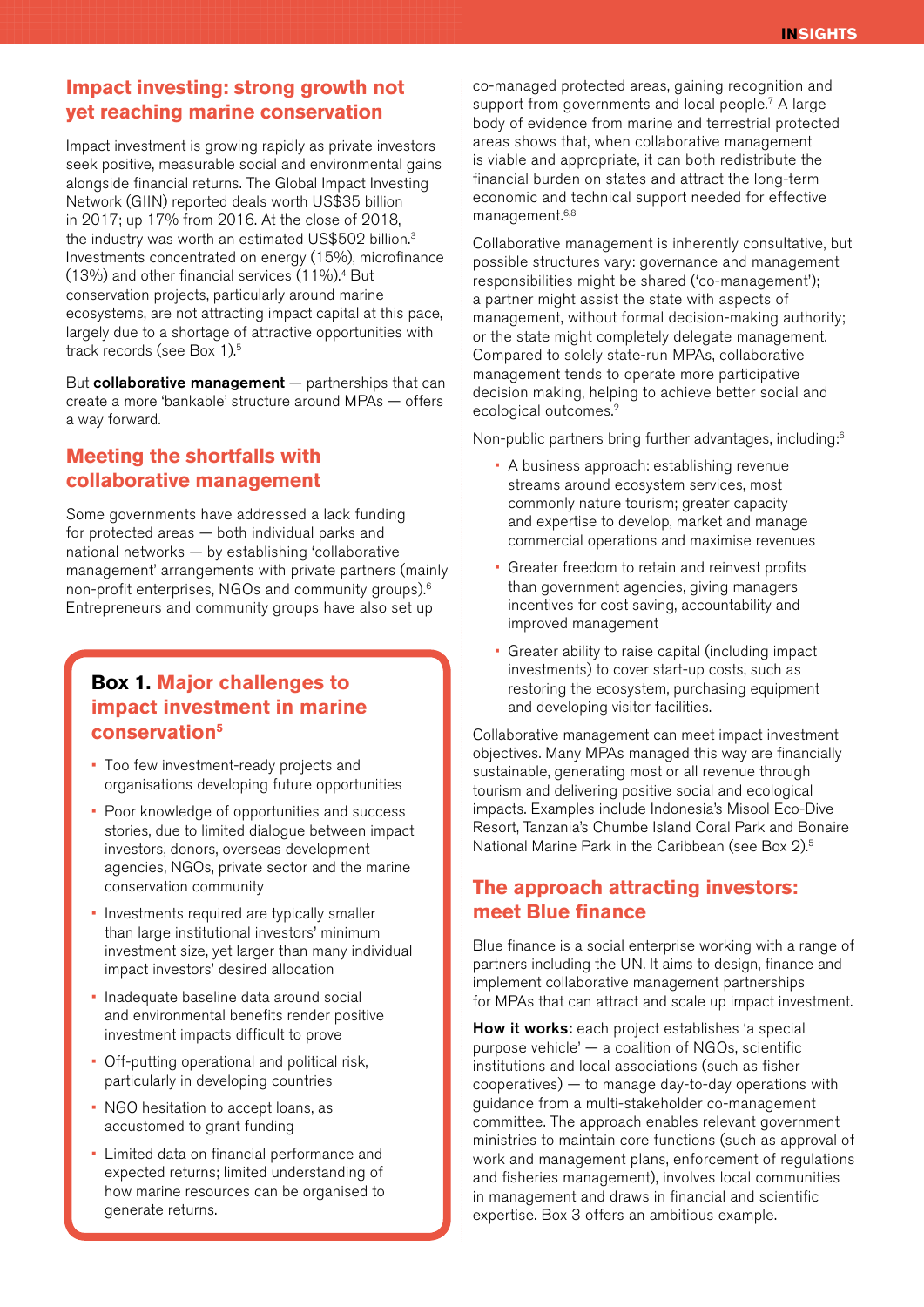#### **Box 2. Bonaire National Marine Park**

Declared in 1979, this MPA includes all the waters of Bonaire and Klein Bonaire. It covers 27,000 hectares of coral reefs, sea grass and mangroves.

In 1998, the Government of Bonaire signed a co-management agreement with the Stichting Nationale Parken Bonaire (STINAPA Bonaire) to manage the island's protected areas. STINAPA Bonaire is a non-governmental, non-profit foundation founded in 1988.

All visitors to the National Marine Park are required to pay an entrance fee, known as the 'nature fee'; this provides 90% of STINAPA Bonaire's funding for the park. In 2015, the park earned US\$1.5 million in income from foreign and local visitors.

The success of the nature fee is attributed to STINAPA Bonaire's strong communications campaign and partnership with the tourism sector.

Collaborative management usually relies on public or private donations for development. But with this approach, impact investors provide most of the initial funding, with 'user fees' generating ultimate returns. Fees are context-specific; they can be collected by tour operators, at ports of entry or visitor centres, for activities, online and so on. All profits are reinvested into the MPA, which is expected to become financially self-sustaining. Investment takes place over a ten-year period, allowing time to establish a sustainable MPA and implement innovative approaches.

*[A fuller description of Blue finance's collaborative](http://bit.ly/Bluefinance)  [management approach to MPAs, including an illustrative](http://bit.ly/Bluefinance)  [figure, is available at: bit.ly/Bluefinance](http://bit.ly/Bluefinance)*

#### **A checklist for ocean-loving impact investors**

Collaborative management demonstrates the growing potential for impact investment in marine conservation. While the opportunity offered by MPAs is relatively new, lessons are emerging on core ingredients for success:

**A viable business model** is necessary for financial returns. Nature tourism is currently the most viable revenue source for MPAs but relies on tourist volume. Grouping projects can improve risk-return profile; the special purpose vehicle helps isolate risk by separating project-related liabilities, tax and regulations from core business. An environmental and social action plan that meets international risk management standards (such as the International Finance Corporation's Performance Standards) is also key to delivering development goals.

#### **Box 3. Investment impacts in the Caribbean and beyond**

Arrecifes del Sureste was designated an MPA by the Dominican Republic in 2009, but it has never been active. The area, covering 8,000 km2 of coastal ecosystems, could enhance livelihoods and climate resilience for approximately 16,000 households.

In 2018 the government signed a renewable 10-year agreement with a non-profit 'special purpose vehicle' to co-manage the MPA. Blue finance secured a US\$2.5 million bond from impact investors with an eight-year term, for equipment and staff. This covered about 70% of initial funding, grants cover the rest. Principal repayment will start in 2020 if specified environmental and economic objectives are met.

The special purpose entity will charge park users between US\$3–10, depending on chosen activities. Annually, with around 260,000 visitors, this should generate revenues of US\$1.5 million. Annual operating costs are expected to total US\$1.3 million, covering: maintenance, management, enforcement, ecosystem improvement, support for tourism operations, and community engagement and livelihood enhancement.

Blue finance plans to replicate this project across 20 MPAs in developing countries by 2030. Seven protected areas in the Caribbean and South East Asia are nearly investment ready. As evidence on the benefits of collaborative management builds, perceptions of risk will diminish.

This approach — tailored to each country and investment level — can work wherever there are MPAs, tourists, political will and local capacity. The planned expansion should see use of grants for initial funding decrease, eventually transitioning to concessional private finance. By grouping MPA projects, Blue finance aims to attract investors with greater capital, bringing meaningful scale and transformative investments to marine conservation.

**A multi-stakeholder approach** is central to successful project development and management, including government, an engaged and experienced NGO, and partners with skills in social entrepreneurship, financial planning and/or marine conservation. Intermediaries like Blue finance are essential to bridge the gap between investors and marine conservation. Community involvement in management, monitoring and awareness campaigns can generate buy-in that weathers changes in government and supports project durability.7